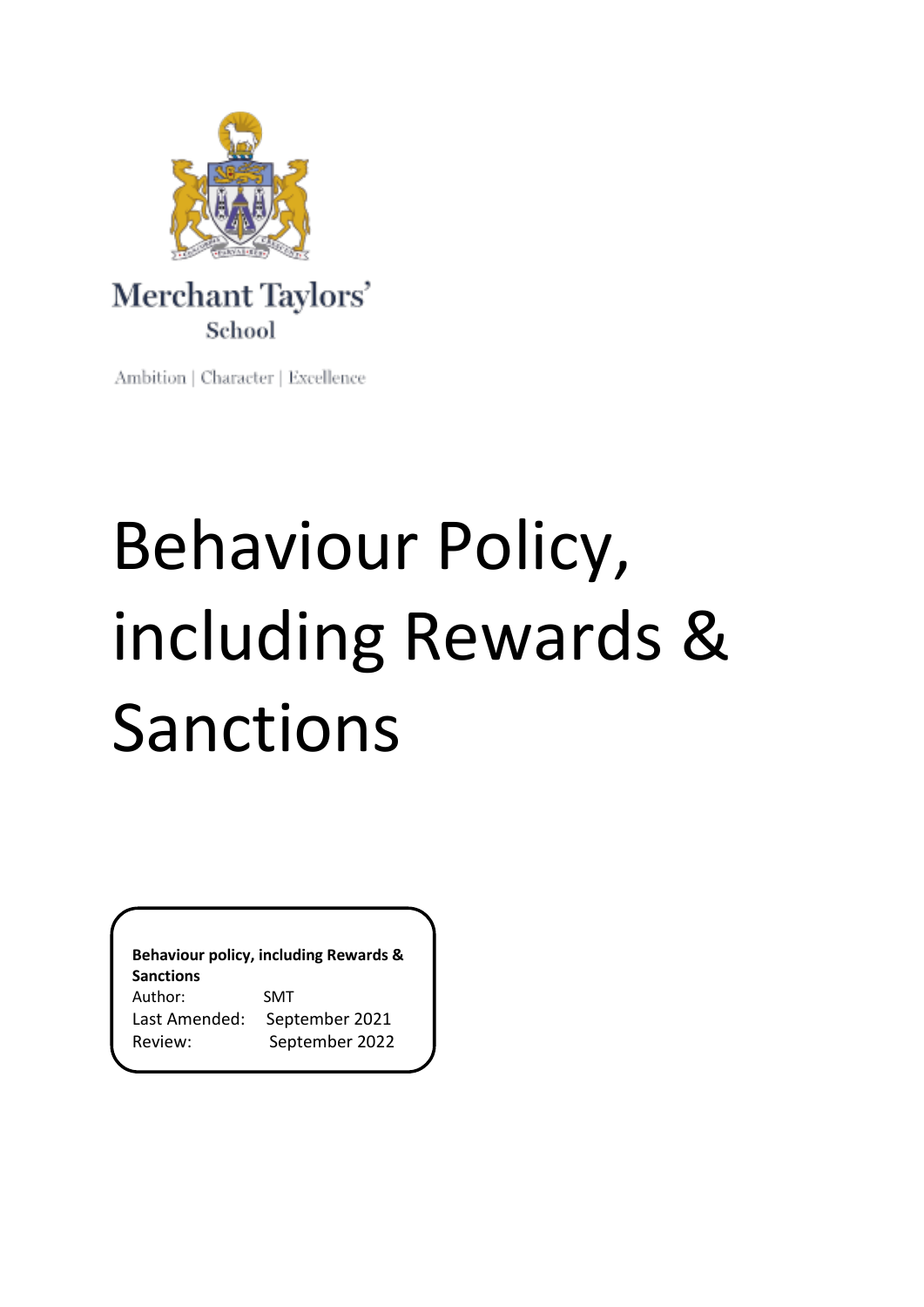#### **BEHAVIOUR POLICY**

#### **School Mission Statement**

#### *Our Mission is:* '**Ambition, Character, Excellence**'

*We aim to achieve this by:*

*a) Encouraging the growth of intellectual curiosity, creativity and independent learning whilst also focusing on examination preparation and success.*

**\_\_\_\_\_\_\_\_\_\_\_\_\_\_\_\_\_\_\_\_\_\_\_\_\_\_\_\_\_\_\_\_\_\_\_\_\_\_\_\_\_\_\_\_\_\_\_\_\_\_\_\_\_\_\_\_\_\_\_\_\_\_\_\_\_\_\_\_\_\_**

*b) Recruiting and retaining high quality teaching staff, committed to continual professional development, who have expertise and high expectations of all pupils, who enjoy teaching and learning and who enable pupils to fulfil their academic potential.*

*c) Providing outstanding pastoral care and ensuring relationships and behaviour within the school are based on mutual respect within a supportive and safe environment.*

*d) Encouraging the development in each pupil of confidence and compassion, leadership and a concern for others, combined with the growth of resilience and good physical and mental health.*

*e) Offering excellent facilities and a wide range of extra-curricular activities which enable pupils to participate and to experience competition and collaboration, and which develop character and confidence as well as the enjoyment of artistic, cultural, intellectual and sporting interests.*

*f) Preparing pupils for life beyond school through an understanding of higher education and career opportunities, a development of collaborative and leadership skills, an understanding of core British values balanced by an appreciation of the diversity of the world and a sense of service and responsibility to the wider community.*

*g) Working in partnership with the Merchant Taylors' Girls' School, with parents and Alumni and the local community, for mutual benefit and support.*

The promotion of good behaviour is implicit in our Rewards System (see below) and in order to encourage pupils to meet our required standards we have a framework of rules which are enforced by a series of sanctions set out in the Rewards and Sanctions section of this policy.

**Code of Conduct** (see the relevant pages on Firefly)

The basis for all good behaviour is mutual respect. Pupils attending Merchant Taylors' have a right to expect a well-ordered environment which is conducive to study. This right can only be provided in circumstances where all individuals accept their obligation to honour the Code of Conduct.

The Head is entitled to exercise wide discretion in relation to our rules, policies and regime and will exercise those discretions in a reasonable and lawful manner, and with procedural fairness when the status of a pupil is at issue.

We attach importance to courtesy, integrity, good manners, good discipline and respect for the needs of others. Pupils are encouraged to take a full part in the activities of the School. They must attend school each school day, be punctual for school and lessons, work hard, be well-behaved and comply with school rules about the wearing of uniform.

The Head and other members of staff on the Head's behalf, will take all reasonable disciplinary or preventative action necessary to safeguard and promote the welfare of each pupil and the School community as a whole. This policy applies to all pupils when they are on School premises, or in the care of the School or wearing School uniform, or otherwise representing or associated with the School. This policy also applies to pupils who are outside the care of the School and away from the School premises if their conduct is such as to cause serious damage to the reputation of the school, or injury or other loss to members of the School community.

Everyone has a right to feel secure and to be treated with respect, particularly the vulnerable.  Harassment and bullying will not be tolerated.  Our Anti-bullying policy is available on request and reinforces our expectations about behaviour. The school is strongly committed to promoting equal opportunities for all,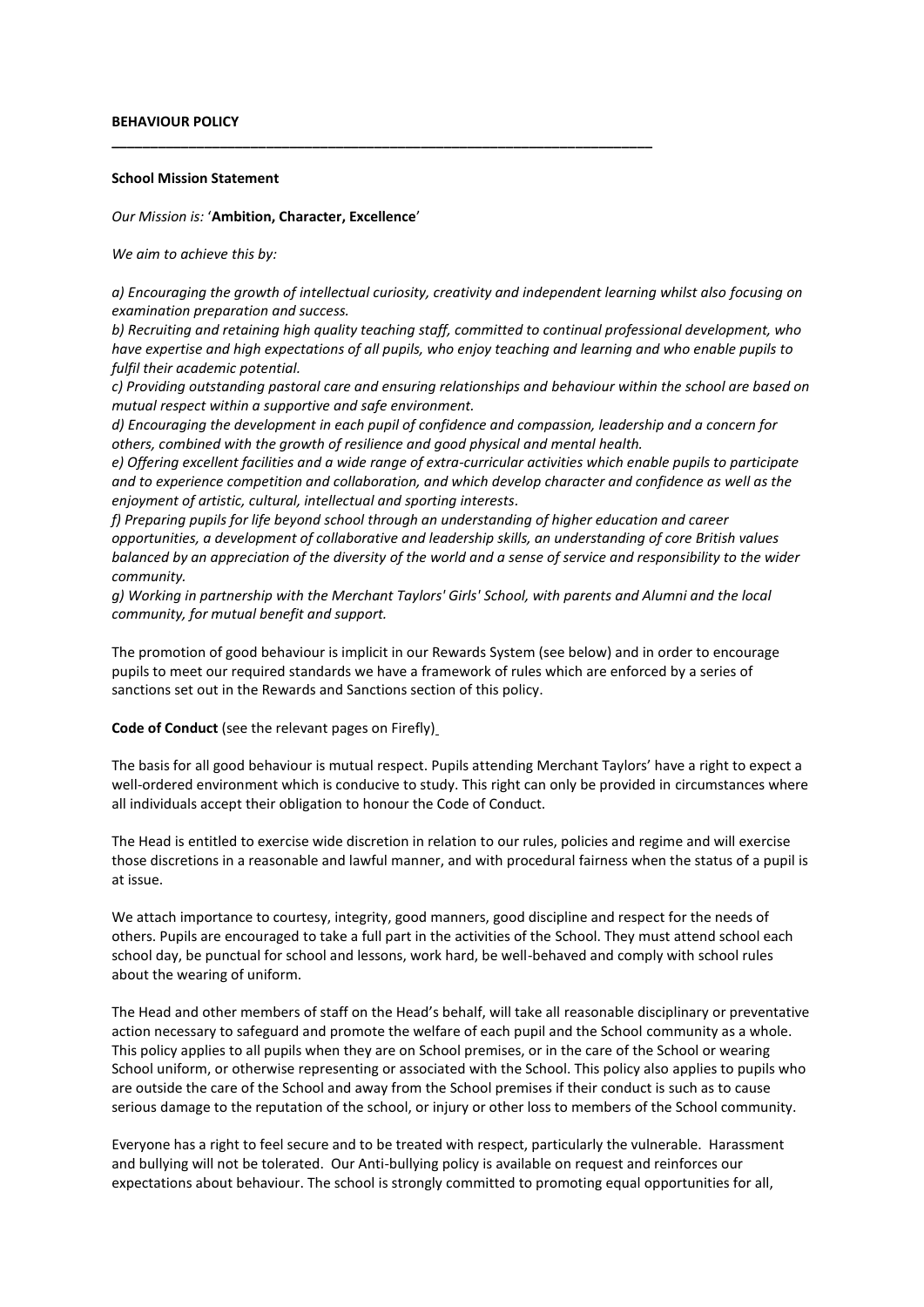regardless of race, gender, gender orientation or physical disability. Reasonable adjustments are made for all pupils with special educational needs/disabilities and pastoral leaders take into account these matters when considering the imposition of a sanction. (Our SEND policy sets these out in detail.)

We expect pupils to be ready to learn and to participate in school activities. We expect pupils to behave at all times in a manner that reflects the best interests of the whole community. In extreme circumstances this school has a Physical Intervention Policy, which is part of the Health & Safety Policy.

## **Involvement of Parents and Guardians**

Parents and Guardians who accept a place for their child at Merchant Taylors' Boys' School undertake to uphold the school's policies and regulations, including this policy.  They will support the school's values in matters such as attendance and punctuality, behaviour, uniform and appearance, standards of academic work, extra-curricular activities and homework.

## **Involvement of Pupils**

Our experience shows that the ethos of and respect for the school is enhanced by listening to our pupils and by encouraging constructive suggestions from them, for example, via the School Council which holds regular meetings to discuss various issues.

The Head and the staff undertake to apply any sanctions fairly, and, where appropriate, after due investigation has taken place.  Sanctions may undergo reasonable change from time to time; but will not involve any form of unlawful or degrading activity. Corporal punishment is never used.  Examples of sanctions include: detention [after school/ on Saturdays], withdrawal of privileges and assistance with domestic tasks such as collecting litter or suspension for a specified period, removal or exclusion.  The school's policy on rewards and sanctions is at Appendix A.

#### **Pupils' Transition**

Due regard is given to the transition of pupils from the Boys' Junior School and neighbouring schools at 11+ and also for the support and encouragement of boys new to the school at other age groups. Pupils new to the school are met by the Form Tutor and Group Tutor and our values and expectations of behaviour clearly communicated. The relevant sections on Code of Conduct, Behaviour and Anti-bullying policies will be highlighted.

#### **Teaching and Learning**

Merchant Taylors' Boys' School aims to raise the aspirations of all of its pupils and to help them appreciate there are no barriers to their potential achievements both inside and outside the classroom.  Pupils are encouraged to take responsibility for their own learning.  We celebrate success, emphasise the positive and deal with the negative in a sensitive and tactful way.  Our teaching staff offer every child a high level of individual attention, together with consistent and helpful advice.  In return, we expect every pupil to cooperate and to work hard.

# **Complaints**

The school has a Complaints Procedure which is available on request if a complaint about the operation of our behaviour policy cannot be resolved informally.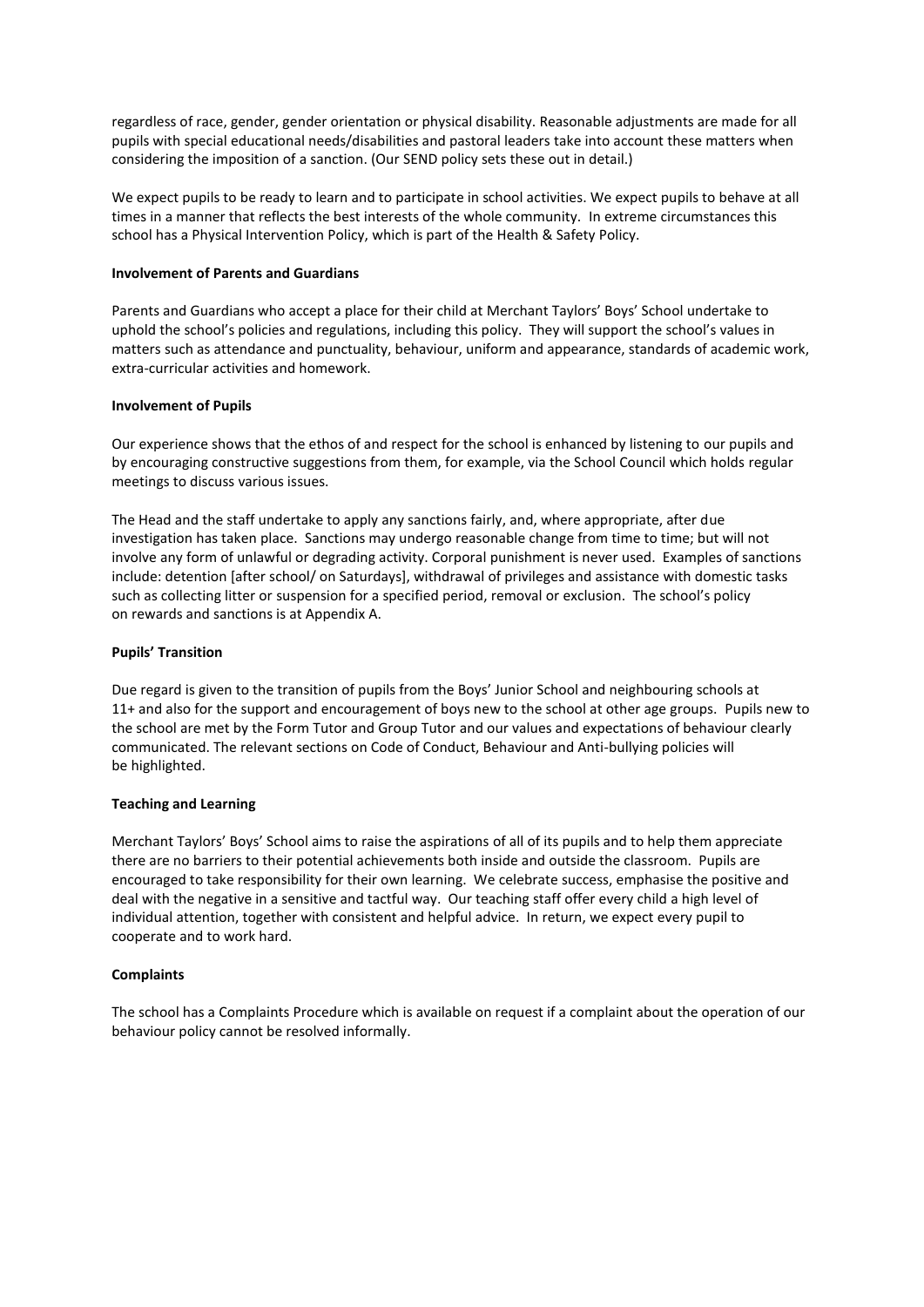## **APPENDIX A - REWARDS AND SANCTIONS**

The rewards system and many of the sanctions which are issued are communicated to a boy and to his parents via Firefly. Rewards and sanctions issued to a boy are visible on his Firefly Dashboard.

All boys and staff should be familiar with the Code of Conduct (displayed in all Form Rooms) and School Rules as well as the Uniform Regulations. General pastoral care of the boys is the responsibility of every member of staff and all staff are expected to play their part in seeing that good order is maintained about the school e.g. along the corridors at the changeover of lessons.

More specifically each boy is cared for by his Form Tutor who monitors academic progress, extra-curricular activities, behaviour within school and general physical and emotional well-being. Concerns over individual boys are shared at a weekly staff meeting, if appropriate. Boys may be put 'on report' for a variety of reasons but often to monitor behaviour / work over a short period such as 2 weeks.  Parents will be informed if their son is put on report.

# **The Aims of our Rewards System**

To provide a system in which different types of pupil achievement can be recognised and rewarded in school.

There are four types of rewards:

- Merchant Star Given by teaching staff good contribution to school life
- Head of Department Star Given for excellent academic work by departments
- Head of Year Star Given for excellent pastoral contribution
- Headmaster Star Given for outstanding contribution to school life

Heads of Year often run Reward competitions for highly rewarded students. Form Tutors will monitor the rewards received by boys in their forms and recommend them for further praise to Heads of Year.

#### **SANCTIONS:**

Good discipline requires a framework of rules which are sensible, defensible and clearly understood.  This needs to be enforced by sanctions which are generally regarded as being fair in the sense that the punishment fits the crime.  Sanctions may also be used for poor or late academic work. The School will consider whether the behaviour under review gives cause to suspect that a child is suffering, or is likely to suffer, significant harm. Where this may be the case, school staff should follow the schools' safeguarding policy. They should also consider whether continuing disruptive behaviour might be the result of unmet educational or other needs. At this point, the school should consider whether a multi-agency assessment is necessary.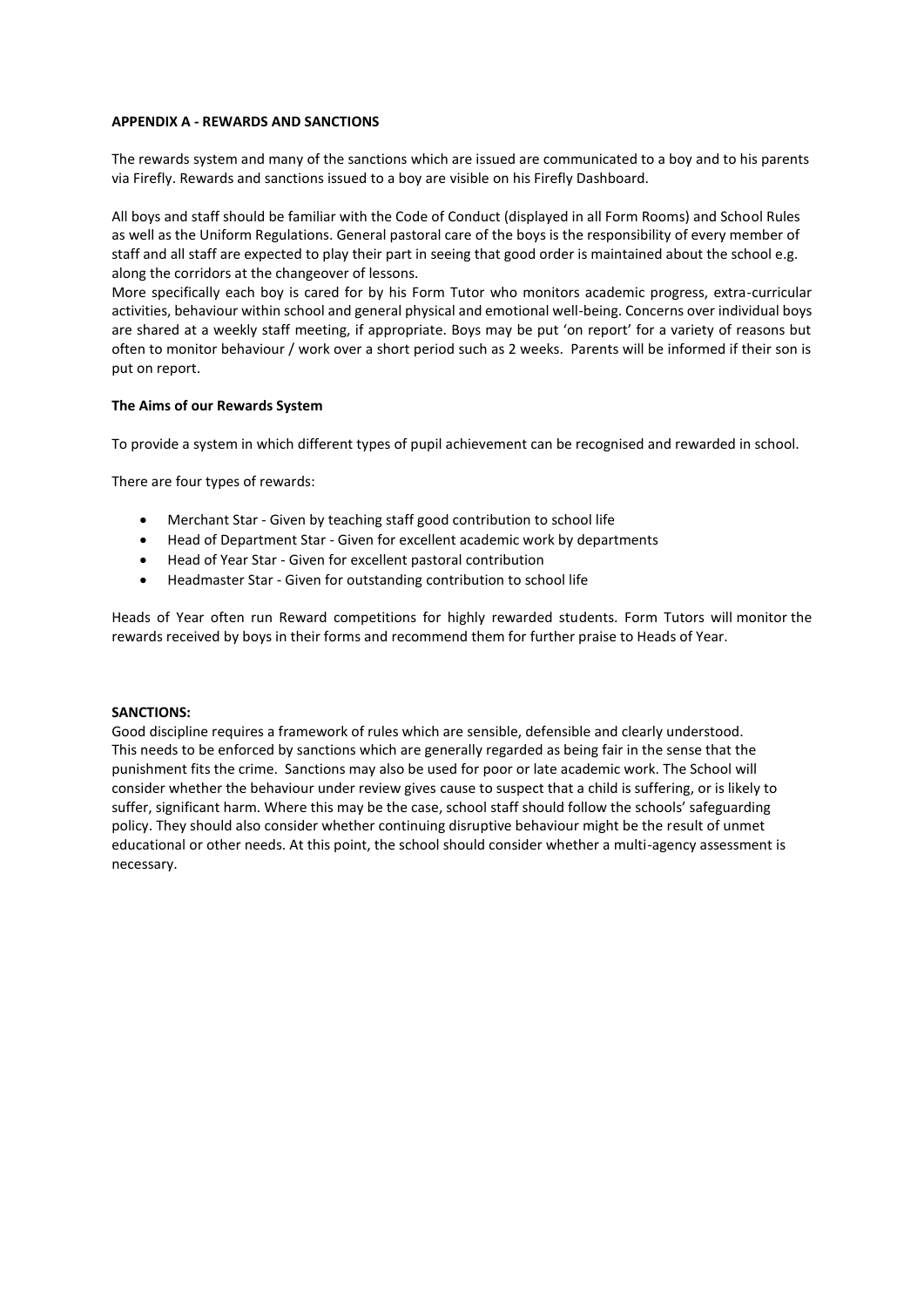At Merchant Taylors' the following sanctions are employed:

#### **Verbal reprimand:**

This is by far the most common sanction employed and is usually sufficient.

## **Late and/or unsatisfactory work slips:**

These are issued by subject teachers for work which is late or unsatisfactory.  These are set up on the teacher portal and when set these are sent automatically by email to the form tutor, group tutor, then Reception for posting home.  (There are bound to be differences in view about what constitutes unsatisfactory work and, similarly, what constitutes late work.  It is neither possible nor desirable to introduce tight guidelines; however, it is expected that subject teachers will only put in slips for work which is significantly unsatisfactory and that they will give at least one "chance" with regard to late work.)

When the form tutor has received 3 or more slips from different teachers, he or she will see the boy concerned and is likely to tell him that any further transgressions will result in detention (school work to be set).  If slips come from the same teacher, the form tutor will discuss the situation with the subject teacher. The form tutor will keep the slips until the end of the year.  

## **Temporary removal from lessons**

On rare occasions, when a pupil is being extremely uncooperative and undermining the learning of the remainder of the class, a teacher may require a pupil to wait outside the classroom, for a short 'cooling off' period, which should not exceed 5 minutes in duration.

Such an action by the member of staff, invariably following a verbal reprimand, should be a last resort and as such is a serious sanction. Whenever a pupil is required to leave the classroom, the form tutor and group tutor must be informed at the earliest opportunity so that parents can be informed, and further sanctions such as a detention can be administered. A blue form should always accompany such an action to confirm the communication and outcomes with the parents. If the same pupil is required to leave a classroom twice in a term, a formal meeting with the Deputy Head Academic, the Head of Department (and if necessary the Group Tutor) and the pupil's parents should be arranged at the earliest opportunity, to directly address the unacceptable behaviour of the pupil.

# **Report book**

Boys may be put 'on report' for either academic reasons, e.g. consistent failure to produce or complete work or for continual poor behaviour in lessons. The parent or guardian will be contacted about this arrangement and will be asked to read the subject comments on their son's effort, progress or behaviour on a daily basis and sign off the page. The Group Tutor will issue the Report Book on a weekly basis and the comments made by the teaching staff and/or parent or guardian will be monitored by the relevant Form Tutor.

#### **Subject teachers' private detentions, Lower School detention and Middle School work sessions:**

Teachers may use their own private detentions for poor work, or for disciplinary infringements which are insufficiently serious for main school detention.  There is not a ban on group detentions, but they should only be used as a last resort.

The Head of Lower School may occasionally operate a lunchtime detention for poor work/homework/behaviour as required and in the Middle School an extra work session may operate during lunchtime, specifically for those whose homework is inadequate. There may also be other organised detentions which will be supervised by a detention team, into which teachers may place boys as a more serious sanction than their own detention. Attendance at these detentions will be recorded and boys who are placed in such detentions on more than one occasion can expect the school to contact their parents to discuss their repeated poor behaviour / work.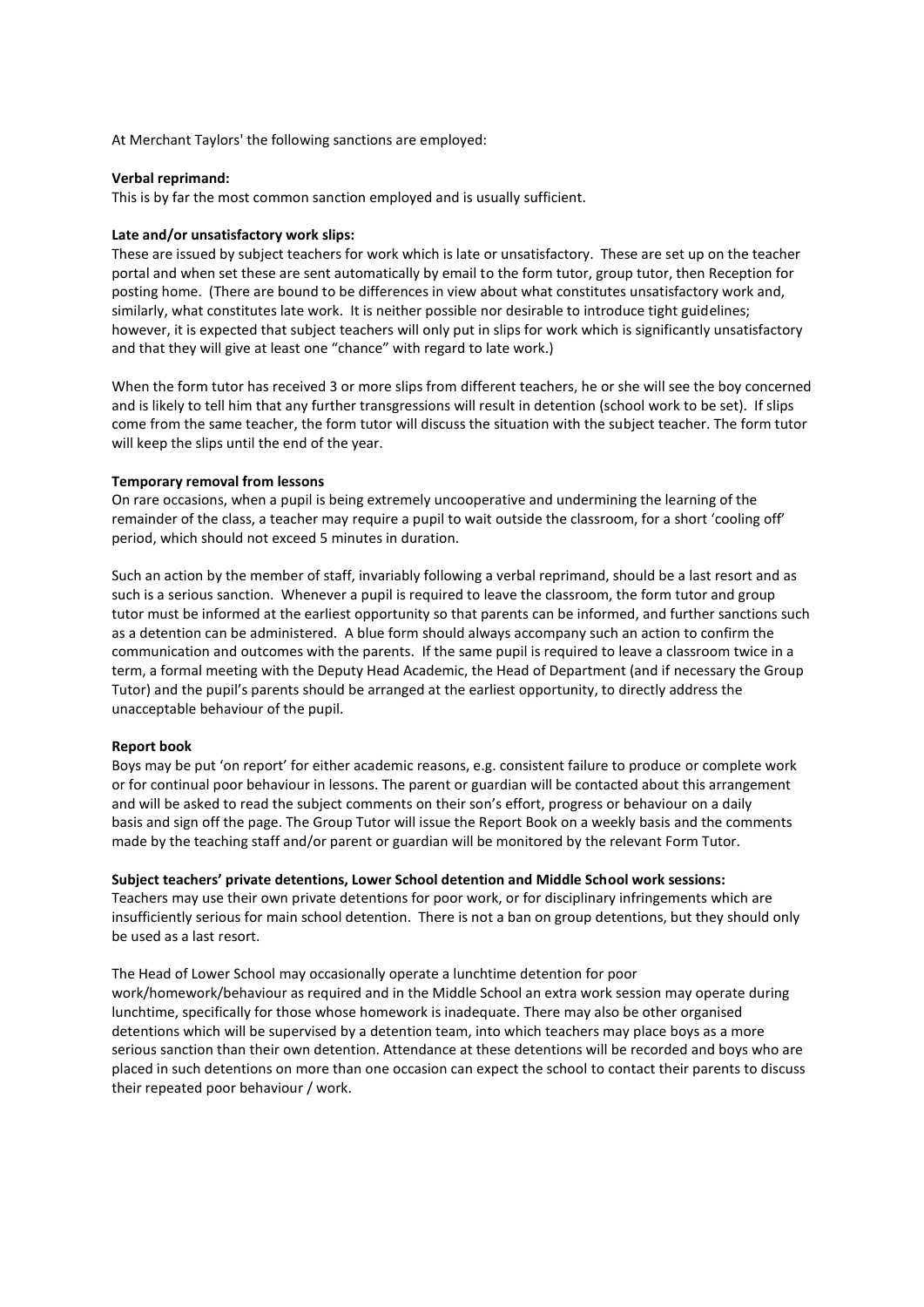Plenty of notice must be given to the parents if boys are to be kept in after school (the fact that a boy might miss one of the school buses if he is put in detention should not, in itself, dissuade a colleague from using this form of sanction, as long as sufficient notice is given; as a last resort, staff may have to put a boy/boys in a taxi at the parents' expense.) School staff should not issue a detention where they know that doing so would compromise a child's safety or if the pupil has known caring responsibilities which mean that the detention is unreasonable.

A list of extra-curricular activities by year group will be posted on the Common Room notice board and subject teachers are asked where possible to avoid using lunchtimes when a particular year group have a games practice or drama/music rehearsal.  Clashes will be resolved by the Group Tutors.

## **Head of Year Detention**

Heads of Year Detentions run on a Tuesday lunchtime, 12.40 – 1.20pm. These are supervised by Heads of Year, Group Tutors and Deputy Heads. Boys are placed into these detentions by Heads of Year for persistent minor misdemeanours, repeated unsatisfactory work or for other disciplinary incidents which do not warrant a Main School Detention. Parents will be informed that a boy has been placed in a Head of Year detention and a record will be place on a boy's file.

## **Main School Detention:**

There is School detention weekly from 4.15 pm to 5.15 pm on Tuesdays.  Teachers may also hold private detentions either at lunch time or after School.  Where boys are kept behind after School at least 24 hours' notice must be given.  In the case of School detention parents are informed of the circumstances involved and sign an appropriate slip.  If a boy is absent on the day of the detention, then the punishment should be carried forward to the following week.  No Sixth Former should be placed in school detention without consultation with the Head of Sixth Form.

## **Group Tutors' Detention:**

Group Tutors/Deputy Heads may put boys in extra detention for behaviour which is too serious for detention on Tuesday after school, but not serious enough for suspension.  If a boy misses a Tuesday detention without proper excuse, the ordinary detention would very likely become an extra detention.  (The Group Tutor would be responsible for taking the appropriate action.)

Group Tutors' detentions are held after school on most evenings for between 1½ and 2 hours or on other days which are free for boys, but when staff are in school. They will occasionally take place on a Saturday morning. Boys are required to wear school uniform and will be set appropriate tasks to do by the Group Tutor/Deputy Head.

## **The Sixth Form:**

The Extra Study Period (ESP) is for Sixth Formers who fail to hand in appropriate work on time; its purpose is not to punish, but to help students discipline themselves.  It will operate between 4.15-5.15 pm in the Sixth Form Centre on Tuesdays and take precedence over extra-curricular activities, the CCF, rehearsals, practices etc.  24 hours' notice is not required for extra-study periods.

Where boys are behind with work, it is quite appropriate for Sixth Form teachers to require them to sit in the back of Lower and Middle School classes which are being taught by the teacher involved.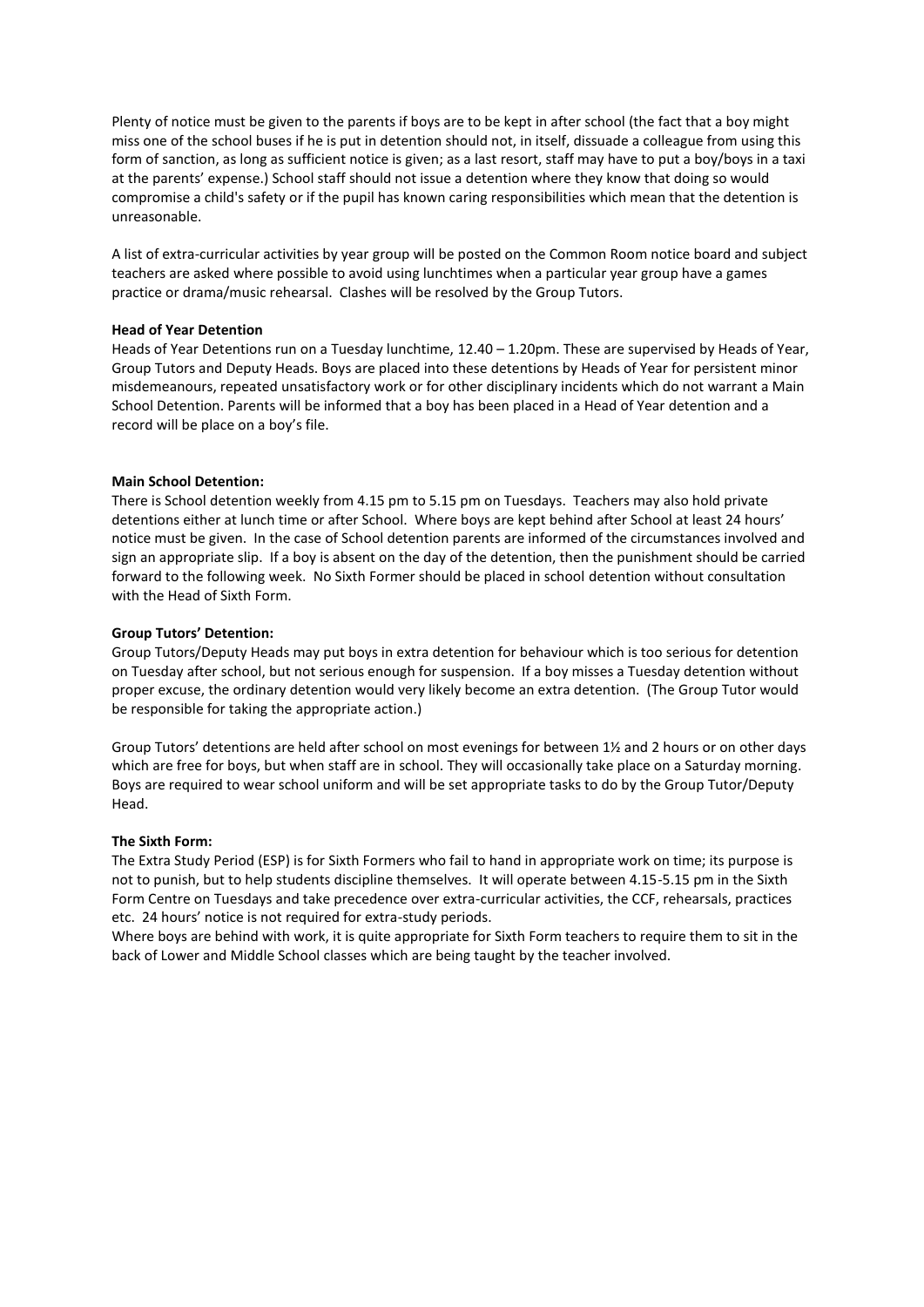## **Suspension from School:**

This is regarded as a very serious punishment.  Its length depends on the seriousness of the offence and in all cases parents are informed in writing and should discuss the situation with either the Head or a Deputy Head.

External suspension means that a boy is sent home. Once the decision has been made to apply this sanction the school will contact the parents by telephone to tell them that their son has been suspended. A letter must be written to parents explaining the circumstances and they will be invited to meet the Head (or the Deputy Head if the Head is not available) when the term of suspension has been served. The boy concerned must be given the equivalent of six hours work per day during the suspension period. A note is placed on the Common Room Notice Board, explaining briefly why the boy was suspended and when he is returning. A note is placed on file explaining the full circumstances surrounding the incident.

## **Expulsion:**

In certain very rare circumstances it may be necessary for a boy to be expelled or excluded permanently from School, in which case the Chair of Governors must be informed. 

When sending a boy home, it is always important, even if the boy is in the Sixth Form, to ensure that he is in a proper state of mind to leave our care (if a boy is extremely upset, it would not be a good idea to send him home, even a Sixth Former, until he has calmed down).  Boys below the Sixth Form must not be sent home unless the School has previously contacted the parents by telephone and is certain that the boy is getting home safely.  In most cases his parents will come to pick him up.

Parents may ask for a Governors' Review of a decision to expel or require the removal of the pupil from the School (but not a decision to suspend the Pupil unless the suspension is for 11 School days or more, or would prevent the pupil taking a public examination). The request must be made as soon as possible and in any event within seven working days of the decision being notified to parents. Parents will be informed of the names of the Governors who make up the Review Panel and may ask for the appointment of an independent panel member nominated by the School and approved by the Parent (approval not to be unreasonably withheld).

The Head will advise the Parents of the procedure (current at the time) under which such a Governors' Review will be conducted. The panel will consist of up to three Governors (including an independent member, if requested) but not the Chair of Governors. If Parents request a Governors' Review, the Pupil will be suspended from School until the decision to expel or remove has been set aside or upheld. While suspended the Pupil shall remain away from School and will have no right to enter School premises during that time without written permission from the Head. A Governors' Review will be conducted under fair procedures in accordance with the requirements of natural justice.

#### **Guidance on the issuing of School sanctions**

Guidance on which sanction is appropriate for a particular behaviour is provided to teaching staff as part of their induction to the School. Staff should always consult a Group Tutor or Deputy Head is they require advice about the issuing of a School sanction.

#### **Recording Sanctions**

Sanctions are issued via the School database. A record of sanctions is automatically generated and held on this database.